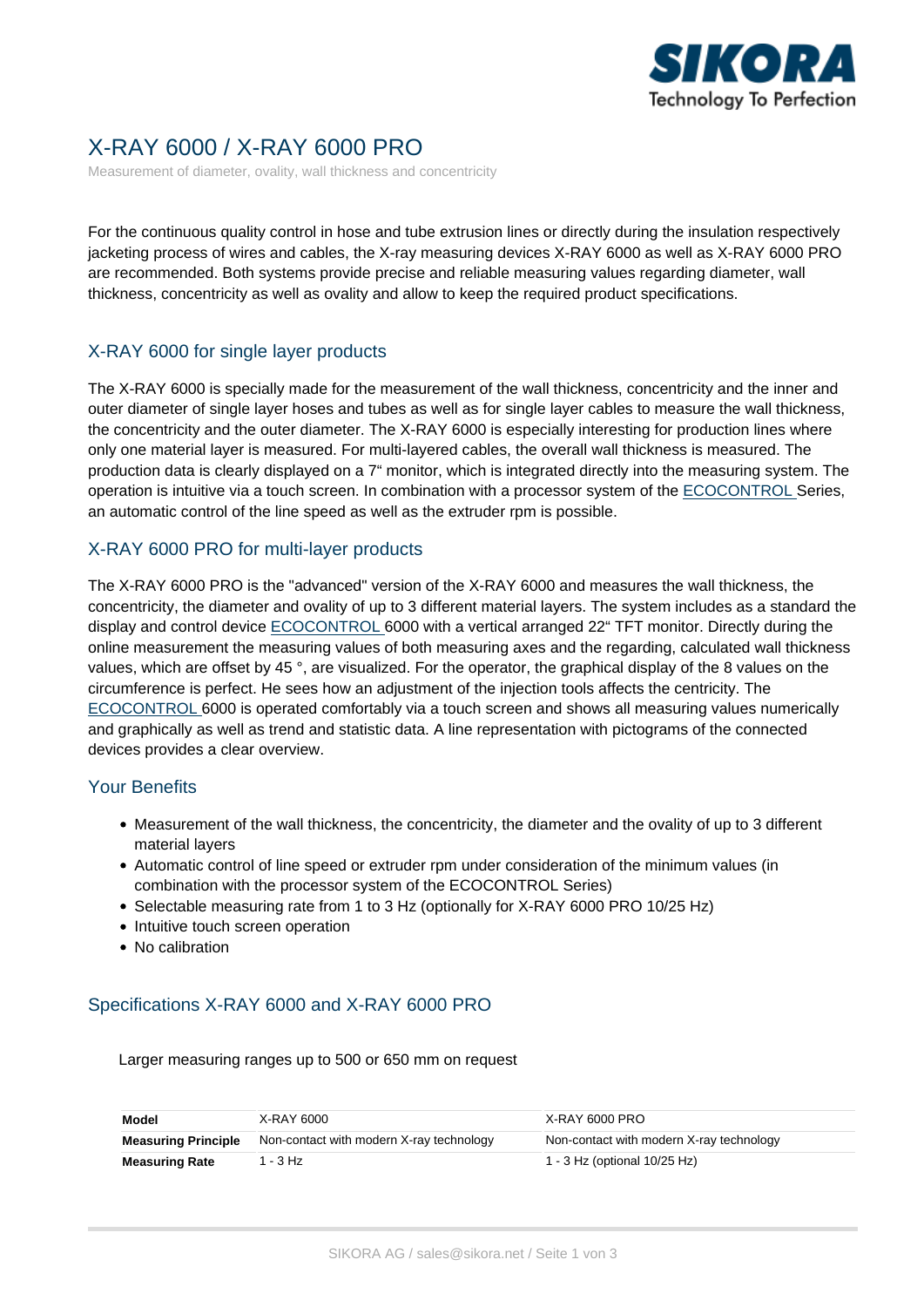

| <b>Interfaces</b>   | RS232, RS485                                                                              | <b>RS232. USB</b>                                                                         |
|---------------------|-------------------------------------------------------------------------------------------|-------------------------------------------------------------------------------------------|
|                     | Optionally: LAN (Ethernet)                                                                | Optionally: LAN (Ethernet   OPC DA/UA)                                                    |
|                     | Industrial field busses such as CANopen,<br>EtherNet/IP, DeviceNet, ProfiNet, Profibus-DP | Industrial field busses such as CANopen, EtherNet/IP,<br>DeviceNet, ProfiNet, Profibus-DP |
| <b>Power Supply</b> | 100 - 240 V AC ± 10 %, 50/60 Hz, 1,200 VA                                                 | 100 - 240 V AC ± 10 %, 50/60 Hz, 1,200 VA                                                 |

#### Specifications X-RAY 6020 PRO and X-RAY 6035/6035 PRO

Larger measuring ranges up to 500 or 650 mm on request

| Model                     | X-RAY 6020                            |                     | X-RAY 6035 X-RAY 6035 PRO |
|---------------------------|---------------------------------------|---------------------|---------------------------|
| <b>Diameter</b>           | $0.65 - 15$ mm<br>min. wall: $0.1$ mm | 5 - 30 mm 5 - 30 mm |                           |
| <b>Measuring Accuracy</b> | 5 um                                  | $50 \mu m$          | $5 \mu m$                 |
| <b>Sight Field</b>        | 20 mm                                 | 35 mm               | 35 mm                     |
| Opening                   | $25 \text{ mm}$                       | 100 mm              | $100 \text{ mm}$          |

# Specifications X-RAY 6070/6070 PRO

Larger measuring ranges up to 500 or 650 mm on request

| Model                     |                         | X-RAY 6070 X-RAY 6070 PRO |
|---------------------------|-------------------------|---------------------------|
| Diameter                  | $6 - 65$ mm $6 - 65$ mm |                           |
| <b>Measuring Accuracy</b> | $60 \mu m$              | $10 \mu m$                |
| Sight Field               | 70 mm                   | 70 mm                     |
| Opening                   | 100 mm                  | $100 \text{ mm}$          |

# Specifications X-RAY 6120/6120 PRO and X-RAY 6200 PRO

Larger measuring ranges up to 500 or 650 mm on request \*Expanded measuring range up to 110 mm on request

| Model                     |            | X-RAY 6120* X-RAY 6120 PRO* X-RAY 6200 PRO |               |
|---------------------------|------------|--------------------------------------------|---------------|
| <b>Diameter</b>           |            | 10 - 100 mm $10 - 100$ mm                  | $20 - 180$ mm |
| <b>Measuring Accuracy</b> | $60 \mu m$ | $10 \mu m$                                 | $20 \mu m$    |
| <b>Sight Field</b>        | 120 mm     | 120 mm                                     | 200 mm        |
| <b>Opening</b>            | 180 mm     | 180 mm                                     | 350 mm        |

# Specifications X-RAY 6300 PRO

Larger measuring ranges up to 500 or 650 mm on request